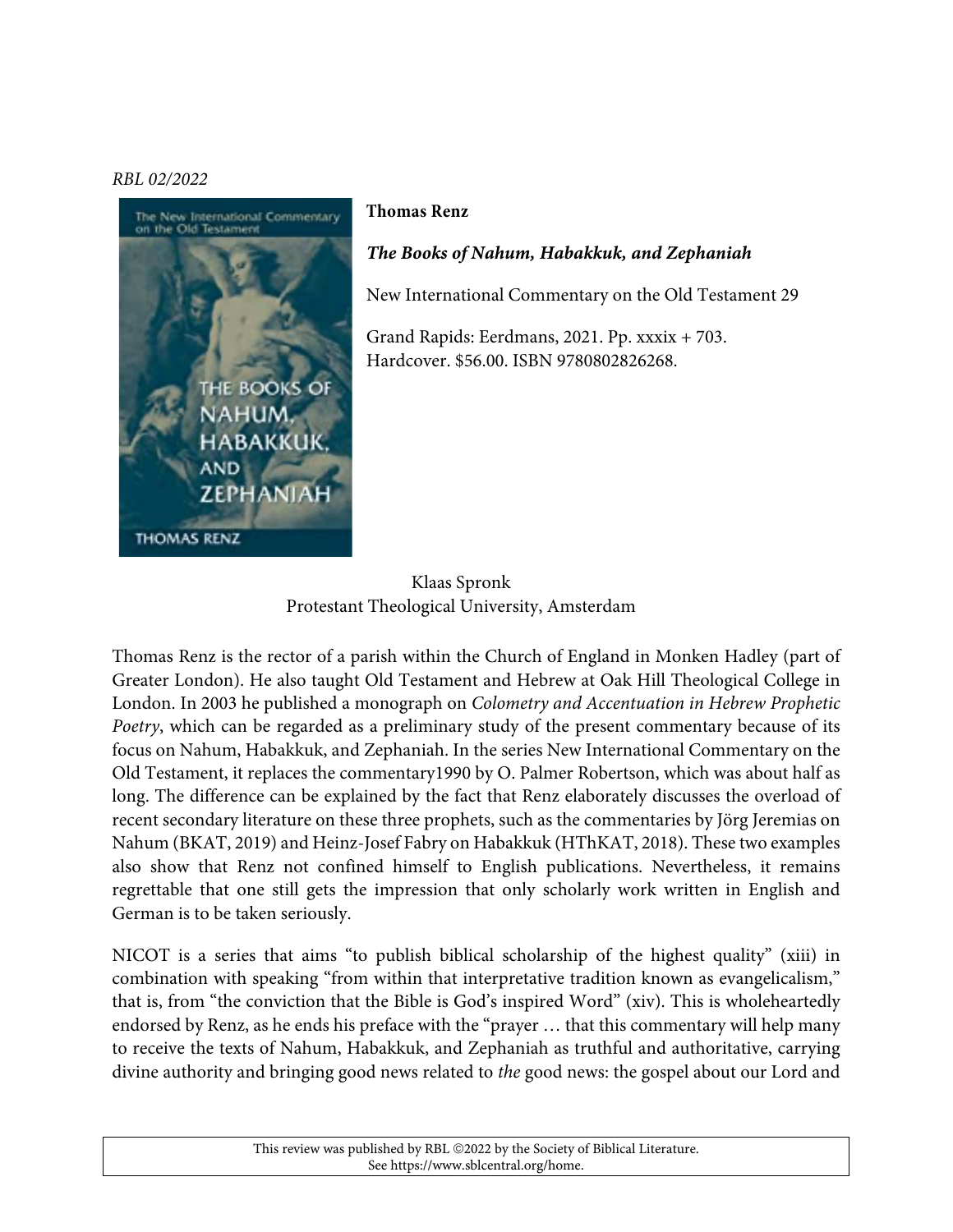Savior, Jesus Christ" (xvi). Those who are primarily interested in a historical or literary approach of the Hebrew text should not fear, however, that what follows is a collection of devotional texts using the ancient prophecies merely as a springboard for Christian sermons. They will find a detailed presentation and well-considered evaluation of recent scholarly discussions. Lazy preachers who hope to find parts of their sermon on an exotic text spelled out for them in this commentary are challenged by Renz to take a better look at the prophetic texts in their historical, literary, and biblical contexts.

In the general introduction Renz discusses a number of issues that concern all three prophetic books. With regard to the formation of the individual books, he states that he is skeptical about far-reaching redaction-critical proposals. The same holds true for the theories about the assumed influences on the individual books of the Minor Prophets in the process of combining them to the Book of the Twelve. In his discussion he includes interesting observations about the way the Minor Prophets were transmitted in the ancient and medieval manuscripts. His conclusion after carefully evaluating recent research is that there is no convincing proof of extensive reshaping of the individual writings more than "that some thought went into arranging them in a certain order" (11). In fact, we seem to have come little further than Franz Delitzsch, who already a century and a half ago noted the keyword connections between some of the Minor Prophets. More fruitful, according to Renz, is the careful analysis of the structure of the individual books. In this connection, he also pays much attention to the masoretic accentuation, including the paragraph divisions.

The commentaries on the individual books consist of an introduction discussing the profile of the book, the development or historical setting of the book, and the rhetorical function of the book in its different contexts, followed by a translation with many detailed notes. Throughout the following commentary he offers a number of interesting excursuses, including two on lions ("Different Hebrew terms for Lions" and "Lion Imagery in Assyria") and two on "Traditional Paragraph Divisions." With regard to the date and structure of the books, Renz avoids speculations about dating the books far away from the time the prophecies were ushered according to the texts themselves and about strophic or concentric structures not explicitly indicated in the texts.

Renz dates the book of Nahum after the fall of Thebes, which is mentioned in 3:8, in 664 or 663 BCE, and before the 612 fall of Nineveh, as predicted by Nahum. Because the prophet pictures Assyria at ease in 1:12, Renz assumes a date before the news about the wars against Babylon and Elam in 652–648. With regard to the structure of the book Renz, considers a division into five relatively big units about "YHWH the avenging God" (1:2–10), "YHWH's verdict" (1:12–14), the "description of the end of Nineveh" (2:2–14), the "announcement of the end of an evil city" (3:1– 7), and the "ridicule of the city's complacency and resources" (3:8–12), with 1:11 about the "accusation against the city" and 2:1 with the "announcement of deliverance," as hinge verses. Eventually, however, he decides to follow in the commentary a simpler outline, since he is "not convinced that the author or redactor clearly had such a structure in mind" (35). This is typical of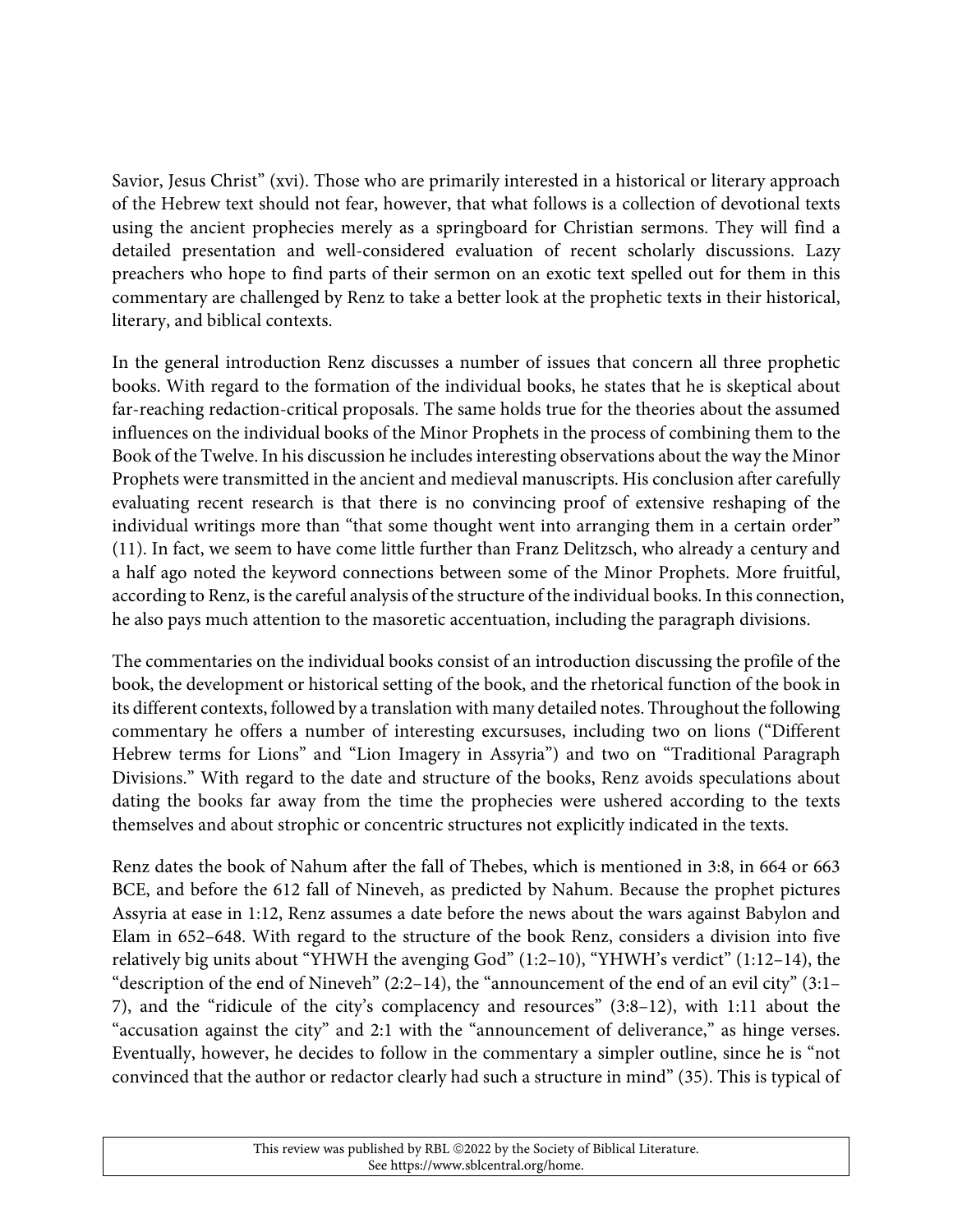Renz's careful approach, attempting to let the text speak for itself as much as possible. It can also be seen as the opposite of and a reaction to the work of scholars such as Duane Christensen, who in his commentary on Nahum (AYB, 2009) proposed a detailed rhetorical structure used by the author. It can be remarked that, whereas Christensen may have gone too far, Renz may be too reluctant in this matter. He could at least have worked out his own proposal, using it as a working hypothesis in his commentary on the individual texts.

As was indicated in the introduction, Renz does not find the theory about the formation of the Book of the Twelve helpful in explaining the book of Nahum and its relation to the other Minor Prophets. More interesting in his view is the close relation to the book of Jonah. They can be read "as chapters of the same book" (50). With regard to the place in the biblical canon, he states that Nahum's task is "to unmask the pretensions of military power as well as to depict the awful consequences of God's wrath" (54). Renz does not agree with those who accuse the prophet of condoning sexual violence against women. Texts such as 3:5–6, which pictures the destruction of Nineveh as stripping a woman, should be read within their cultural-historical context and as an inversion of the Assyrian war propaganda (56). In the very detailed exegetical discussions Renz cautiously takes over the suggestion that both the name of the prophet and the name of his residence Elkosh are pen names, relating respectively to the "comfort" the prophet is bringing and to the "severe God" who is going to avenge the evil of Nineveh. With regard to the much-debated acrostic in chapter 1, he accepts my observation that the final letters of the first bicola (vv.  $1-3$ ) spell the name of YHWH and together with the first letters of the bicola in verses 2–3 spell "I am YHWH." He also accepts my observation (I would have appreciated a reference here to my 1998 *ZAW* article) that the two words following the divine name in verse 3a begin with an *aleph* and the two words following the divine name in verse 3b begin with a *beth*, thus forming the beginning of an alphabetic acrostic. Against the increasing number of scholars who doubt the existence of an acrostic (note the development from BHK to BHS and BHQ), Renz rightly maintains that "this doubt asks for too much coincidence" (65).

Renz concludes the exegetical discussion of each pericope with a "reflection" in which he discusses theological issues and the way the ancient prophecy can be related to the situation of the modern reader. He does not shy away from bold statements. In this regard he is less reluctant than in the exegesis. He explicitly presents himself as a faithful Christian. When he states in his reflection on 1:1–10 that the avenging God "must be a God who is loving and good because the enemies of the God to whom the Bible testifies are enemies of love and goodness" (88), he adds in a footnote, "Readers who do not accept the truth of Scripture may well apply a hermeneutic of suspicion here, seeing the claims to love, goodness, and justice as a mere front to justify discrimination and violence. I am writing as someone who has come to accept the claims of Scripture as truthful." Reflections like this, not hesitating also to relate, for instance, the fall of Nineveh to the fall of communism, are found throughout the commentary and are of course open to discussion. The good thing is that most of the time Renz himself opens this discussion by describing the different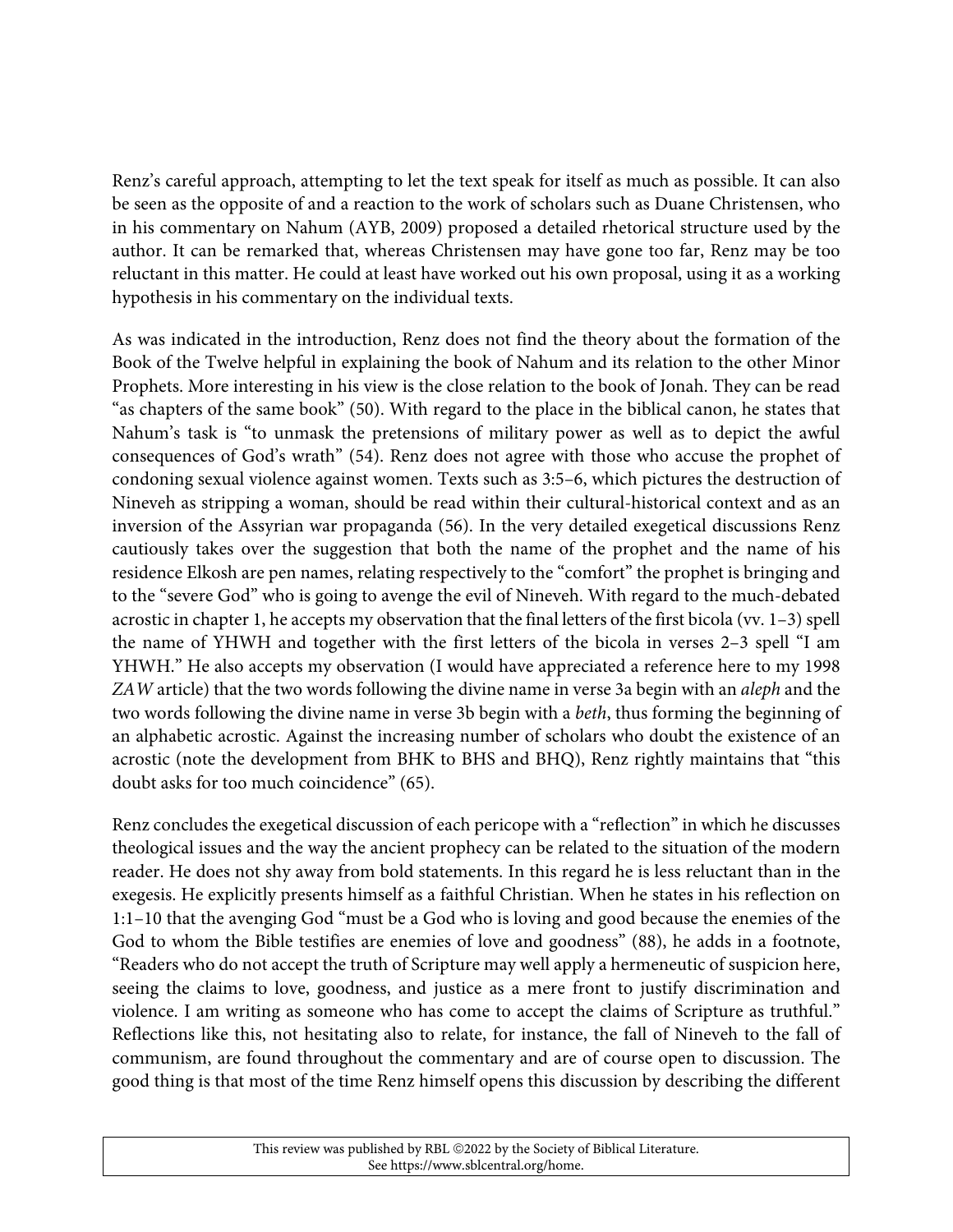contexts in which the texts can be read and always leavesroom for counterarguments by describing and evaluating different options.

With regard to the structure of the book of Habakkuk, Renz is less reluctant in presenting his own analysis as helpful for getting a grasp of the overall movement of the book. He divides the first part of the book ("the pronouncement," 1:1–2:20) into "Habakkuk's complaint" (1:2–17), the prophet's "resolve to get an answer" (2:1), and "YHWH's reply" (2:2–20). The second part ("the prayer," 3:1– 19) is divided into the opening (3:2), "a reflection of YHWH's appearance" (3:3–7), "expression of marvel at YHWH's attack on his enemies" (3:8–15), and "expression of confidence in the midst of distress (3:16–19a). The commentary uses the same sections, but without the indicated hierarchical ordering. Renz finds little convincing evidence of redactional activity. He only assumes that 1:5– 11 is a later, polemic rewriting of an earlier prophecy such as Jer 5:15–17. The book can be dated to the period after the death of Josiah (609 BCE) and maybe before the deportation to Babylon in 597. The message of Habakkuk is best compared to the book of Lamentations: "In terms of their concern, Lamentations encourages those who have strayed from YHWH to repent; Habakkuk encourages the faithful to remain loyal to YHWH" (215). Due attention is paid to the famous verse 2:4b (translated by Renz as "but the righteous: in his faithfulness he will live") and its use in the New Testament (284–98). The commentary on Hab 3 with its "fascinating mix of traditions and motifs" (332) starts with an interesting discussion of the phenomenon of prayer in the Hebrew Bible (334–43). Next to these more theological considerations one also finds elaborate discussions about formal matters, such as the composition of 3:3–7 (353–58). Then again, the commentary on Habakkuk is concluded by a hymn based on Hab 3 by a former student (418–19).

The most important discussion partners in the commentary on Zephaniah are Hubert Irsigler with his commentary in the series Herders Theologischer Kommentar (2002) and Marvin H. Sweeney's 2003 commentary. In most cases Renz sides with the latter against the former, for instance, when he states that he is "disinclined to isolate smaller units from the overarching literary context of the book of Zephaniah" (425). Only 3:6–7 is explained as a later addition (595–97). In contrast to the books of Nahum and Habakkuk, Renz finds no clear indication of any kind of intricate and rhetorically significant design. The outline he uses "has as much to do with the rhetoric of the commentary as the rhetoric of Zephaniah" (431). It is merely a tool to highlight the features that the commentator finds important. The text is divided into nine units following the superscription: "declaration of sweeping judgments" (1:2–6), "announcement of the Day of YHWH" (1:7–18), "call to submit to God's judgment" (2:1–4), "announcements of the fate of nations" (2:5–15), "Jerusalem will share the fate of nations" (3:1–5), "reaffirmation of comprehensive judgment" (3:9–13), "celebration of life beyond judgment" (3:14–17), and "promise of salvation" (3:18–20). According to Renz, the most likely date for the book is somewhere between 640 and 620 BCE. The absence of any reference to Josiah's reforms or to the growth of Egyptian hegemony in the region fits to this early date. Much attention is paid to the Day of YHWH, especially in the reflection discussing the way Zephaniah's prophecy was and is applied (512–517). Renz sees Zephaniah's